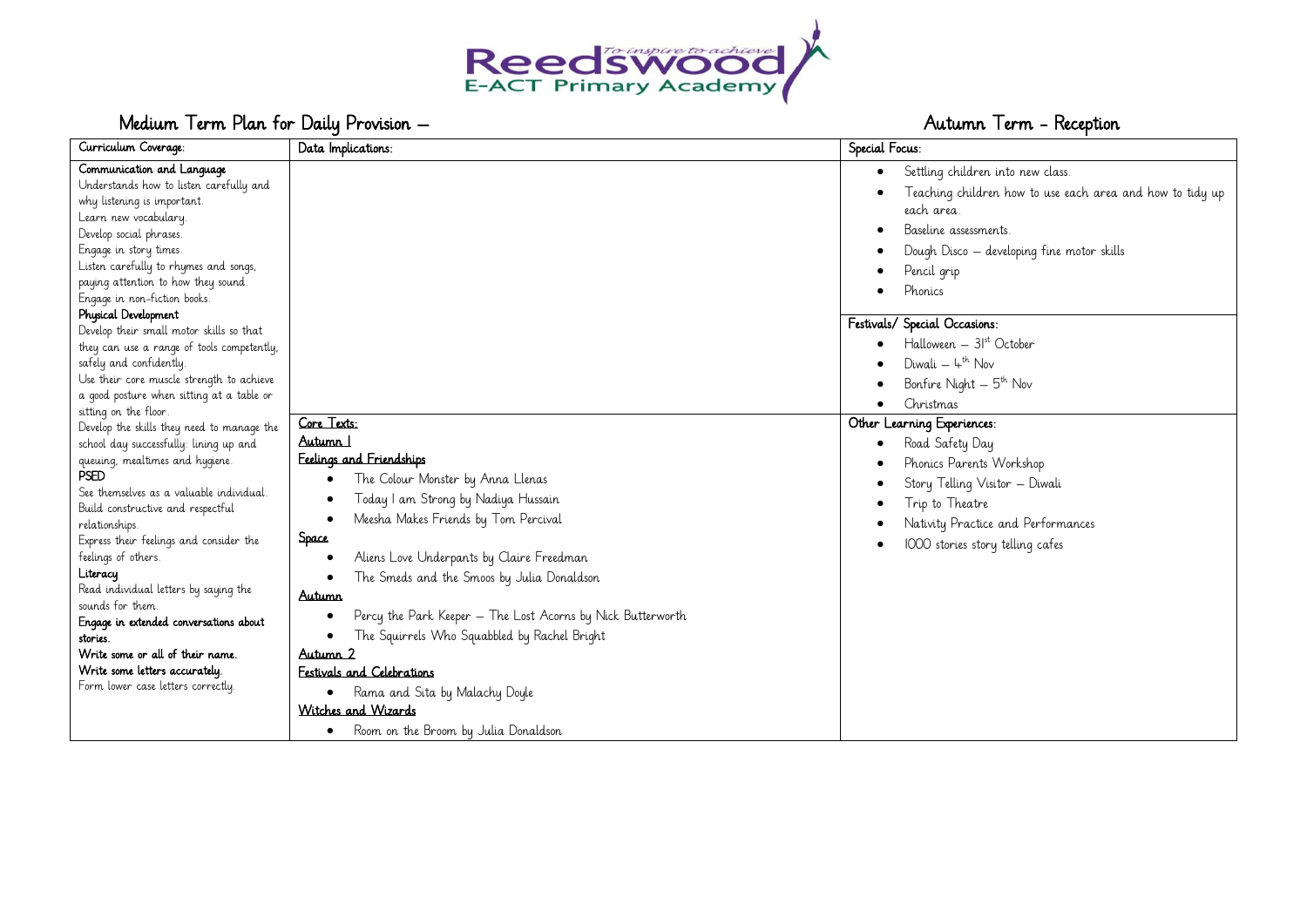

# Medium Term Plan for Daily Provision – Autumn Term - Reception

| Blend wounds into words, so that they can   |                                                                                                                |                                                               |
|---------------------------------------------|----------------------------------------------------------------------------------------------------------------|---------------------------------------------------------------|
| read short words made up of known           | Winne the Witch by Korky Paul and Valerie Thomas<br>$\bullet$                                                  |                                                               |
| letter-sound correspondences.               | Potion Commotion by Peter Bently and Sernur Isik                                                               |                                                               |
| <b>Mathematics</b>                          | Christmas                                                                                                      |                                                               |
| Count objects, actions and sounds.          | Stickman bu Julia Donaldson<br>٠                                                                               |                                                               |
| Link the number symbol with its cardinal    | Moq's Christmas Calamity by Judith Kerr                                                                        |                                                               |
| number value.                               | The Nativity Story                                                                                             |                                                               |
| Compare numbers.                            | Links to National Curriculum areas:                                                                            | Daily Routines:                                               |
| Continue, copy and create repeating         | History:                                                                                                       |                                                               |
| patterns.                                   | Remembers and talks about past events - We will talk about things that we have done such as<br>٠               | Settling in - Introducing lunch times                         |
| Beginning to subitise.                      | what we have done at the weekend or past events such as birthday parties. We will discuss these                | Establishing routines and timetables.                         |
| Understanding the World                     | events with our class and discuss how long ago they were.                                                      | Establishing rules around the classroom                       |
| Talk about members of their immediate       |                                                                                                                |                                                               |
| family and community.                       | Sequencing – We will discuss the day of the week every day and use the words yesterday, last<br>$\bullet$      |                                                               |
| Name and describe people who are            | week, tomorrow etc                                                                                             |                                                               |
| familiar to them.                           | Toys from the past and now – We will compare toys from the past with our own toys and talk<br>$\bullet$        |                                                               |
| Explore the natural world around them.      | about how their similarities and differences. (made from different materials, older toys didn't use            |                                                               |
| Understand the effect of changing seasons   | batteries, newer toys do, old toys were simpler with less parts)                                               |                                                               |
| on the natural world around them.           | Why do people light Diva lamps?- We will look at the Diwali story and why it is celebrated. (make<br>$\bullet$ |                                                               |
| Recognise that some people have different   | a Diva lamp)                                                                                                   |                                                               |
| beliefs and celebrate special times in      | Moon landings – We will watch a video of the moon landings and discuss the names of the<br>٠                   |                                                               |
| different ways.                             | astronauts.                                                                                                    |                                                               |
| Recognise that some environments are        | Family trees- We will look at simple family trees such as the Royal family then look at our own<br>$\bullet$   |                                                               |
| different to the one we live in.            | family tree discussing siblings, Mom, Dad, Grandparents, Aunts, Uncles and Cousins.                            |                                                               |
| Explore the natural world around them.      | Travel – Christmas – We will learn about how Mary and Joseph travelled on a donkey. (Would<br>$\bullet$        |                                                               |
| Recognise some similarities and differences | we travel on a donkey now? How would we travel now?)                                                           |                                                               |
| between life in this country and life in    | Geography:                                                                                                     | English:                                                      |
| other countries.                            | Autumn – we will learn about what happens to the world around us in Autumn. (Autumn is after<br>$\bullet$      | Initial sounds - We will learn to hear and say the initial    |
| Expressive Arts and Design                  | Summer and before Winter) We will look at changes that are happening to plants and the                         | sounds in words.                                              |
| Develop storylines in their pretend play.   | weather. (Plants lose their leaves, the temperature gets colder, animals prepare for hibernation)              |                                                               |
| Explore, use and refine a variety of        | Diwali - We will look at where India is on a map compared to England. (there are other countries<br>$\bullet$  | Rhyming words - We will listen for rhyming couplets and       |
| artistic effects to express their ideas and | in the world, India is in a different part of the world to England) We will discuss how we would               | match things that rhyme together.                             |
| feelings.                                   | get to India. (different ways to get to places depending on the distance- bus, cars, trains, planes)           | Describing characters, setting and events - We will listen to |
| Explore and engage in music making and      | We will discuss how they celebrate Diwali in India. (foods, clothes, traditions, stories)                      | stories and understand and talk about who the characters      |
| dance, performing in groups.                | Recycling - We will talk about how we can help our planet by recycling. (we recycle metal, paper,<br>$\bullet$ | are, where the story was set and identify main events.        |
|                                             | cardboard, plastic, it reduces pollution and waste, it helps to stop animal habitats being destroyed)          |                                                               |